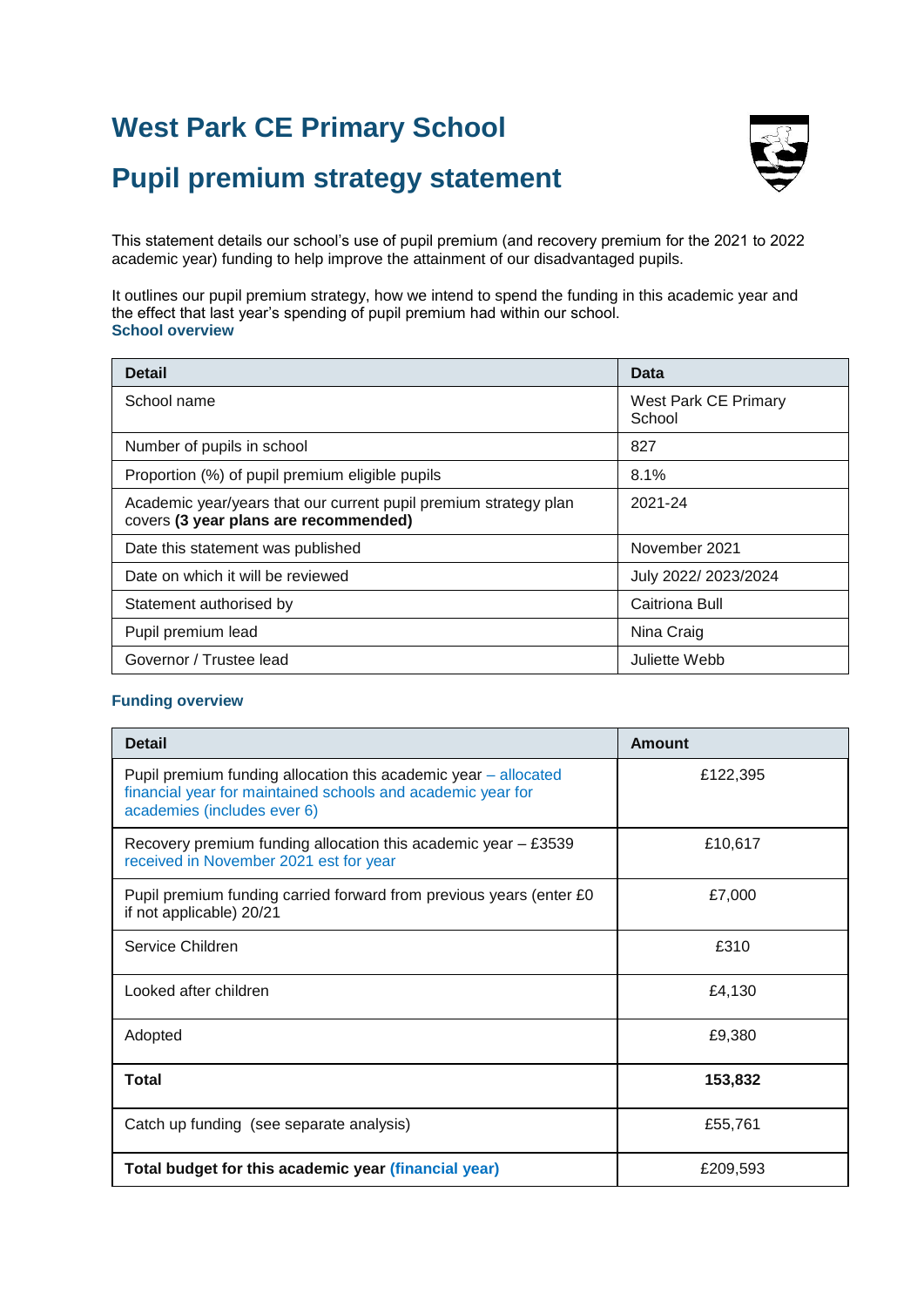# **Part A: Pupil premium strategy plan**

### **Statement of intent**

West Park CE Primary School is committed to providing the best possible education for every individual pupil. We have high aspirations and expectations for all of our pupils and we believe that no child should be left behind. This includes making appropriate provision for pupils who belong to vulnerable groups including those who may be socially disadvantaged.

We are determined to ensure that all of our pupils are given every opportunity to realise their potential and are ready for their next stage of learning.

#### **Background**

Pupil Premium funding is a government initiative that targets additional support for pupils from deprived backgrounds. This is because research has shown that such pupils underachieve compared to other pupils. The money is provided to ensure that schools are able to support these pupils in achieving their full potential. The government has used pupils who are entitled to free school meals (FSM) as an indicator of deprivation and they allocate a fixed amount of money per pupil to schools each financial year based upon the number of pupils who have been registered for FSM at any point during the previous six years. An amount of money is also allocated to children who are looked after (CLA) and service children. The government does not dictate how this money should be spent but schools are expected to employ strategies that they are confident will 'diminish the difference' in attainment between those pupils which are considered to be deprived and those who are not.

#### Inclusive Provision

We acknowledge that pupil premium pupils are not always socially disadvantaged and at risk of underachievement. Likewise, there are many pupils that we would consider to be vulnerable that are not in receipt of pupil premium funding and do not receive this additional funding.

#### Achieving our objectives:

In order to achieve our objectives and overcome identified barriers to learning we will:

- $\triangleright$  Provide all teachers with high quality CPD to ensure that pupils access effective quality first teaching, consistently using strategies with evidence based impact on learning
- $\triangleright$  Concentrate our spending on achieving the highest possible standards in English and mathematics. This may be in the form of direct teaching and intervention or may be indirect through improving attendance, behaviour or access to resources and support
- $\triangleright$  Provide targeted intervention and support to quickly address identified gaps in learning including the use of small group work, 1:1 tuition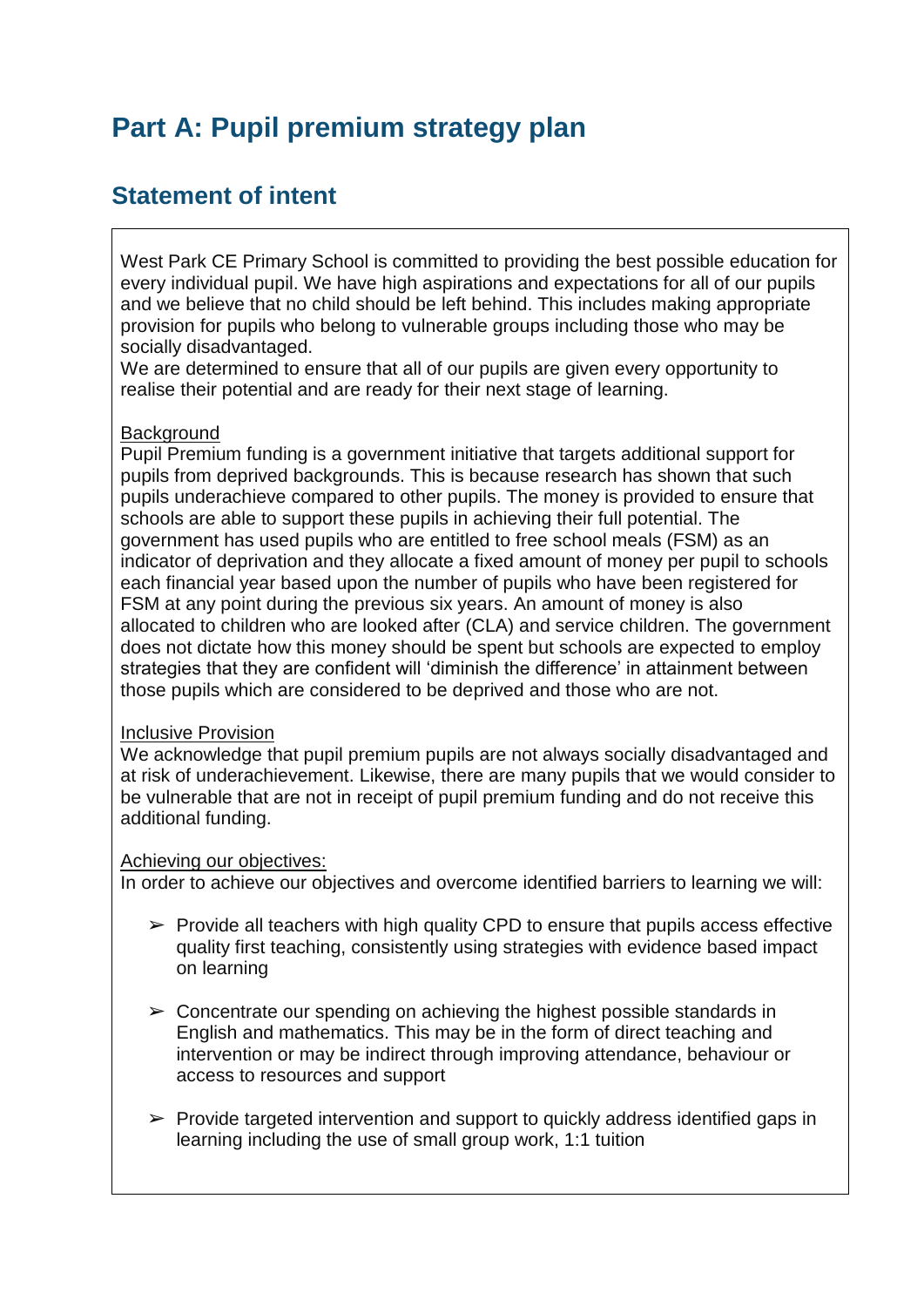- $\triangleright$  Place the highest importance on the breadth of the curriculum; pupils must access the very broadest opportunities
- $\triangleright$  Target funding to ensure that all pupils have access to trips, residentials, first hand learning experiences
- $\triangleright$  Provide opportunities for all pupils to participate in enrichment activities including sport and music
- $\triangleright$  Provide appropriate pastoral support to support pupils in their emotional and social development.

This is not an exhaustive list and strategies will change and develop based on the needs of individuals.

How we will measure the impact of the pupil premium:

- $\triangleright$  Tracking of progress and attainment of individual children and groups against learning objectives in lessons and interventions, half termly learning targets and National Curriculum expectations in line with school Assessment Policy.
- $\triangleright$  Setting of attainment and progress targets reviewed termly.
- $\triangleright$  Shadow analysis of current against historical data to identify trends and anomalies.
- $\triangleright$  Capturing 'Pupil Voice' as part of year group monitoring activities, giving a clear picture of the learning experience for children.
- $\geq$  Engagement with virtual learning platforms (Doio and Google Classroom) for homework, home learning and Remote Learning if local or national lockdown enforced.
- $\triangleright$  Attendance at extra-curricular activities.

#### Key Principals:

We will ensure that effective teaching, learning and assessment meets the needs of all pupils through the rigorous analysis of data. Alongside academic support, we will ensure that those pupils who have social, emotional and mental health needs will access high quality provision from appropriately trained adults.

### **Challenges**

This details the key challenges to achievement that we have identified among our disadvantaged pupils.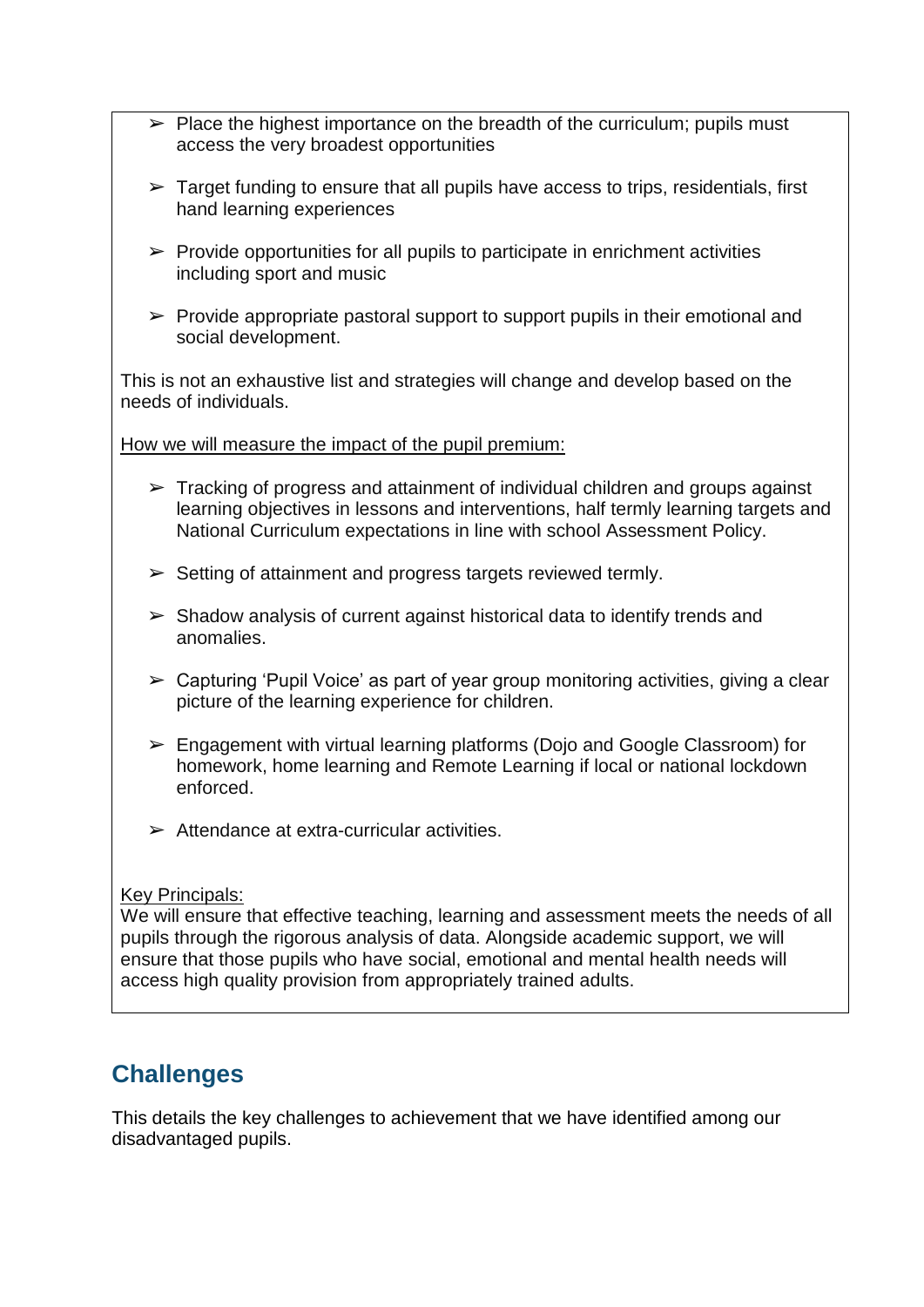| <b>Challenge</b><br>number | <b>Detail of challenge</b>                                                                                                                                                                                                                                                                                                                                                                                                                                                                                    |
|----------------------------|---------------------------------------------------------------------------------------------------------------------------------------------------------------------------------------------------------------------------------------------------------------------------------------------------------------------------------------------------------------------------------------------------------------------------------------------------------------------------------------------------------------|
| 1                          | Disadvantaged pupils have below National Average attainment at the<br>end of KS2 in statutory assessments; disadvantaged learners<br>attainment below that of peers.                                                                                                                                                                                                                                                                                                                                          |
|                            | Reading and writing progress insufficient; when there is a gap on entry<br>at EYFS the gap remains to the end of KS2 and is reflected in EYFS,<br>phonics and KS1 statutory assessments.                                                                                                                                                                                                                                                                                                                      |
| $\overline{2}$             | Early language development is an issue for a small number of pupils.                                                                                                                                                                                                                                                                                                                                                                                                                                          |
| 3                          | A number of disadvantaged pupils have negative perceptions of<br>themselves as learners. This increases the incidence of negative<br>behaviours. Behaviour incidents recorded show 16% students tagged<br>under 'behaviour' in 2020-21 were disadvantaged which is twice the<br>proportion of disadvantaged children in school. Of the 16 children<br>tagged 'immediate' indicating SLT involvement needed urgently, 6<br>were disadvantaged which is four times proportionately of the school<br>population. |
| $\overline{4}$             | Attendance: in 2020-21 disadvantaged pupils had an Overall Absence<br>of 5.7%. This is 2.3% higher than the national Non-Disadvantaged<br>cohort at 3.4%.19.5% of disadvantaged pupils were persistently<br>absent. This is 10.8% higher than the national Non-Disadvantaged<br>cohort at 8.7%<br>It should be noted that the number of disadvantaged pupils taking up<br>offered places in lockdown 2020-22 did affect PA figures.                                                                           |
| 5                          | Social isolation, and pockets of disadvantage within areas of relative<br>affluence, are issues. Low mobility and coastal isolation are issues that<br>may impact.                                                                                                                                                                                                                                                                                                                                            |
| 6                          | Some families find it more difficult to build positive relationships with<br>school.                                                                                                                                                                                                                                                                                                                                                                                                                          |
| $\overline{7}$             | Multiple disadvantage: in 2020-21 30.2% (29) of disadvantaged pupils<br>have a SEN provision, 3.8% higher than the national of 26.4%, in<br>2021-22 31% (31) of disadvantaged pupils have a SEN provision, 4.6%<br>higher than the national of 26.4%.                                                                                                                                                                                                                                                         |

### **Intended outcomes**

This explains the outcomes we are aiming for **by the end of our current strategy plan**, and how we will measure whether they have been achieved.

| Intended outcome                                                              | <b>Success criteria</b>                                                                                                                                                                                                                                               |
|-------------------------------------------------------------------------------|-----------------------------------------------------------------------------------------------------------------------------------------------------------------------------------------------------------------------------------------------------------------------|
| improved oral language skills and<br>vocabulary among disadvantaged<br>pupils | Assessments and observations indicate significantly<br>improved oral language among disadvantaged pupils.<br>This is evident when triangulated with other sources of<br>evidence, including engagement in lessons, book<br>scrutiny and ongoing formative assessment. |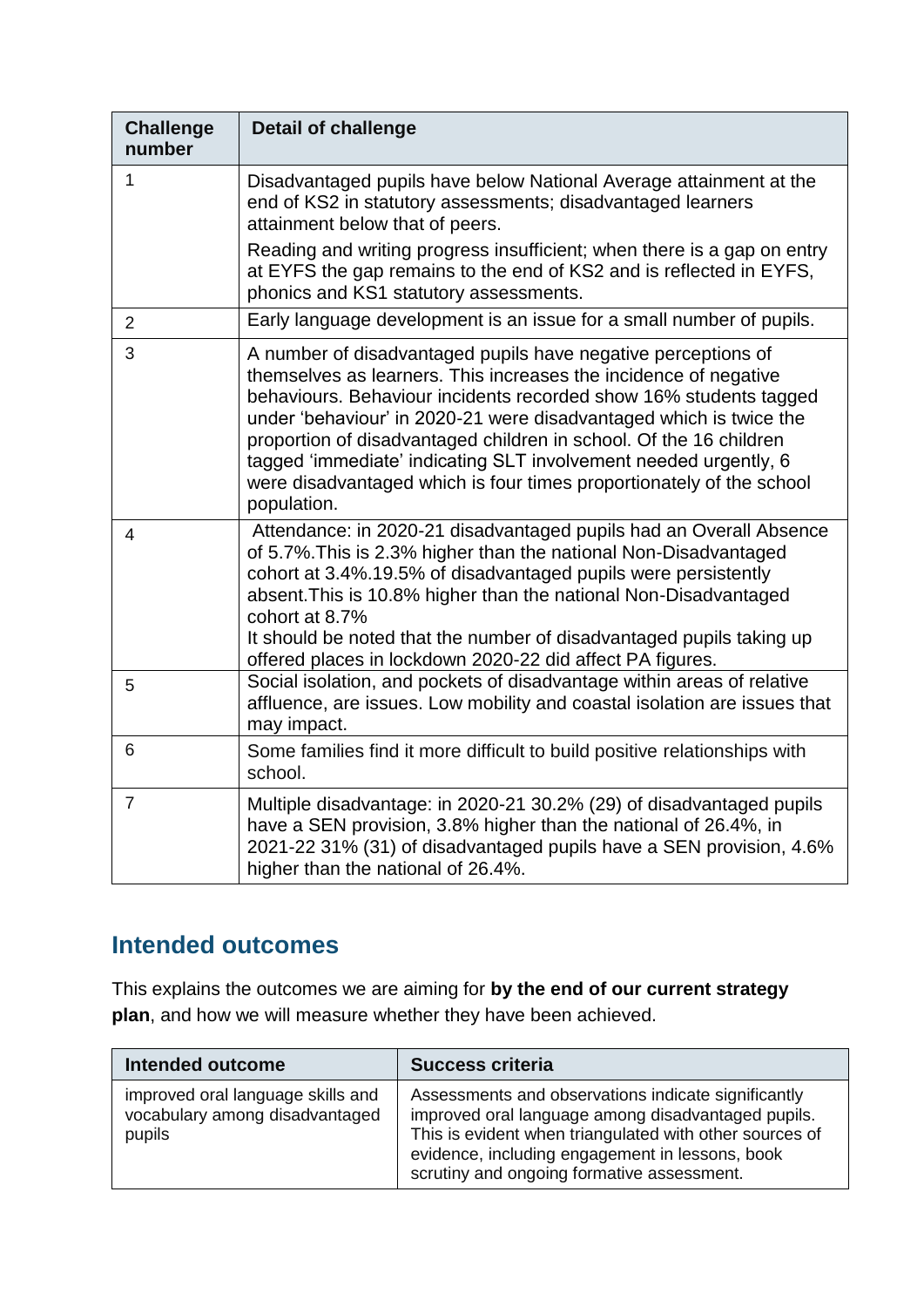| improved reading attainment<br>among disadvantaged pupils at<br>KS <sub>2</sub> | KS2 reading outcomes improve and by 2023/4 the gap<br>between WPS disadvantaged and National non-<br>disadvantaged significantly narrowed or eliminated.                                                                                                                                                                                                                                              |  |  |
|---------------------------------------------------------------------------------|-------------------------------------------------------------------------------------------------------------------------------------------------------------------------------------------------------------------------------------------------------------------------------------------------------------------------------------------------------------------------------------------------------|--|--|
|                                                                                 | As cohort numbers vary across the school some groups<br>are very small which has disproportionate impact on<br>data.                                                                                                                                                                                                                                                                                  |  |  |
|                                                                                 | Disadvantaged pupils have made at least expected<br>progress from their individual starting points.                                                                                                                                                                                                                                                                                                   |  |  |
| improved writing attainment<br>among disadvantaged pupils at<br>KS <sub>2</sub> | KS2 reading outcomes improve and by 2023/4 the gap<br>between WPS disadvantaged and National non-<br>disadvantaged significantly narrowed or eliminated.                                                                                                                                                                                                                                              |  |  |
|                                                                                 | As cohort numbers vary across the school some groups<br>are very small which has disproportionate impact on<br>data.                                                                                                                                                                                                                                                                                  |  |  |
|                                                                                 | Disadvantaged pupils have made at least expected<br>progress from their individual starting points.                                                                                                                                                                                                                                                                                                   |  |  |
| to achieve and sustain improved<br>wellbeing for all pupils in our              | Sustained high levels of wellbeing from 2024/25<br>demonstrated by:                                                                                                                                                                                                                                                                                                                                   |  |  |
| school, particularly our<br>disadvantaged pupils                                | $\triangleright$ qualitative data from pupil voice, pupil and parent<br>surveys and teacher observations, Pastoral Lead<br>monitoring and reports<br>$\triangleright$ significant increase in participation in enrichment<br>activities, particularly among disadvantaged<br>pupils                                                                                                                   |  |  |
| To achieve and sustain improved<br>attendance for all pupils,                   | Sustained high attendance from 2024/5 demonstrated<br>by:                                                                                                                                                                                                                                                                                                                                             |  |  |
| particularly our disadvantaged<br>pupils.                                       | $\triangleright$ the overall absence rate for all pupils being no<br>more than 3.5% and the attendance gap<br>between disadvantaged pupils and their non-<br>disadvantaged peers being not more than 1.5%<br>$\triangleright$ the percentage of all pupils who are persistently<br>absent being below 6% and the figure among<br>disadvantaged pupils being no more than 7%<br>lower than their peers |  |  |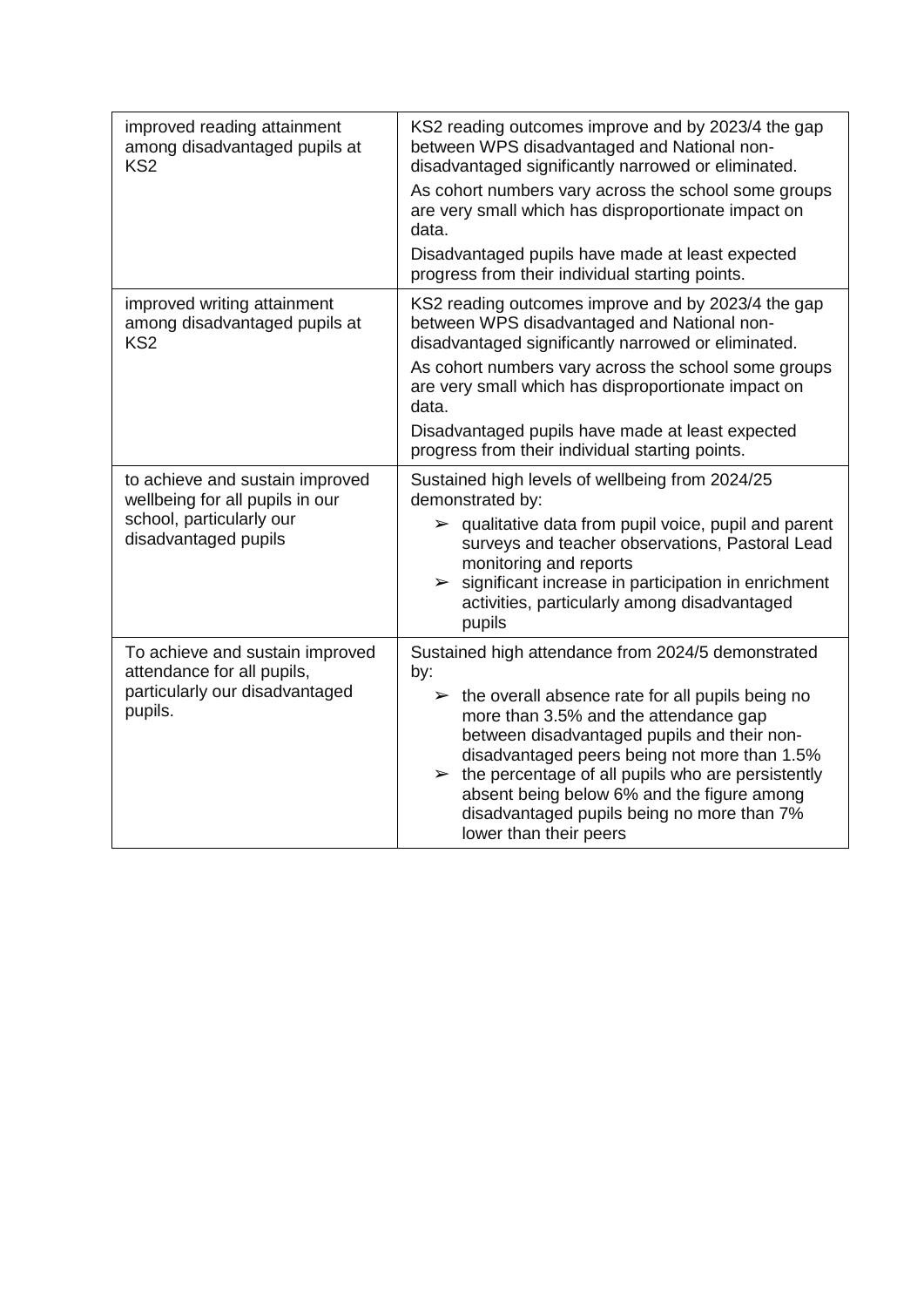# **Activity in this academic year**

This details how we intend to spend our pupil premium (and recovery premium funding) **this academic year** to address the challenges listed above.

### **Teaching (for example, CPD, recruitment and retention)**

Budgeted cost: £98,352

| <b>Activity</b>                                                                                                                                                                                                                                                                                                                                                                                                 | <b>Evidence that supports this</b><br>approach                                                                                                                                                                                                                                                                                                                                                                                                                                                                                                                                                                                                                     | <b>Challenge</b><br>number(s)<br>addressed                                                                                                                           |
|-----------------------------------------------------------------------------------------------------------------------------------------------------------------------------------------------------------------------------------------------------------------------------------------------------------------------------------------------------------------------------------------------------------------|--------------------------------------------------------------------------------------------------------------------------------------------------------------------------------------------------------------------------------------------------------------------------------------------------------------------------------------------------------------------------------------------------------------------------------------------------------------------------------------------------------------------------------------------------------------------------------------------------------------------------------------------------------------------|----------------------------------------------------------------------------------------------------------------------------------------------------------------------|
| Planned programme of<br>teaching and support<br>staff CPD- Rosenshine's<br>Principles in Action-<br>consistent application of<br>principles across all<br>curriculum areas and in<br>every lesson<br>Rosenshine's Principles<br>in Action used<br>to support and<br>understand QFT                                                                                                                              | Metacognition and self regulation: Very<br>high impact for very low cost based on<br>extensive evidence<br>EEF guidance is based on a range of<br>the best available evidence:<br>EEF's guidance report on Metacognition<br>and Self regulation<br>EEF's guidance report on Special<br><b>Educational Needs in Mainstream</b><br><b>Schools</b><br>Toolkit strand\ Education Endowment<br>Foundation\ EEF                                                                                                                                                                                                                                                          | 1,2,3,7<br>Budget:<br>10 additional<br>teachers for inset<br>£3,500<br>(03GAP)<br>Staffing costs taken<br>from 03GAP<br>£77,652 (proportions<br>for NCr, EY, JW, MY) |
| <b>Purchase of Accelerated</b><br>Reader programme<br>(Using Catch Up funding<br>see Additional<br>Information) to ensure all<br>children are reading<br>books at the correct level<br>and ongoing quizzing to<br>ensure vocabulary and<br>comprehension<br>development<br>Training for staff to<br>ensure programme used<br>correctly across the<br>school<br>Funding additional<br>administration staffing to | Accelerated Reader is one of the most<br>heavily researched reading programs in<br>the world. It has earned high ratings and<br>endorsements from multiple researchers<br>and education organizations:<br>• Accelerated Reader meets the Every<br><b>Student Succeeds Act (ESSA)</b><br>requirements for strong evidence<br>. The Promising Practices Network gave<br>Accelerated Reader a "proven<br>program" rating<br>• The National Dropout Prevention<br>Center (NDPC) rates Accelerated<br>Reader a "model program" with "strong<br>evidence"<br>. The Council of Administrators of<br><b>Special Education (CASE) endorses</b><br><b>Accelerated Reader</b> | 1<br>Budget:<br>AR programme<br>£14,772 (03Catchup-<br>costed separately)<br>Training (03GAP)<br>£1500                                                               |
| code school library books<br>Funding additional texts<br>to support bands<br>underrepresented in<br>library                                                                                                                                                                                                                                                                                                     | EEF<br>https://educationendowmentfoundation.<br>org.uk/projects-and-<br>evaluation/projects/accelerated-reader                                                                                                                                                                                                                                                                                                                                                                                                                                                                                                                                                     | LSA library prep<br>£1000 (03GAP)                                                                                                                                    |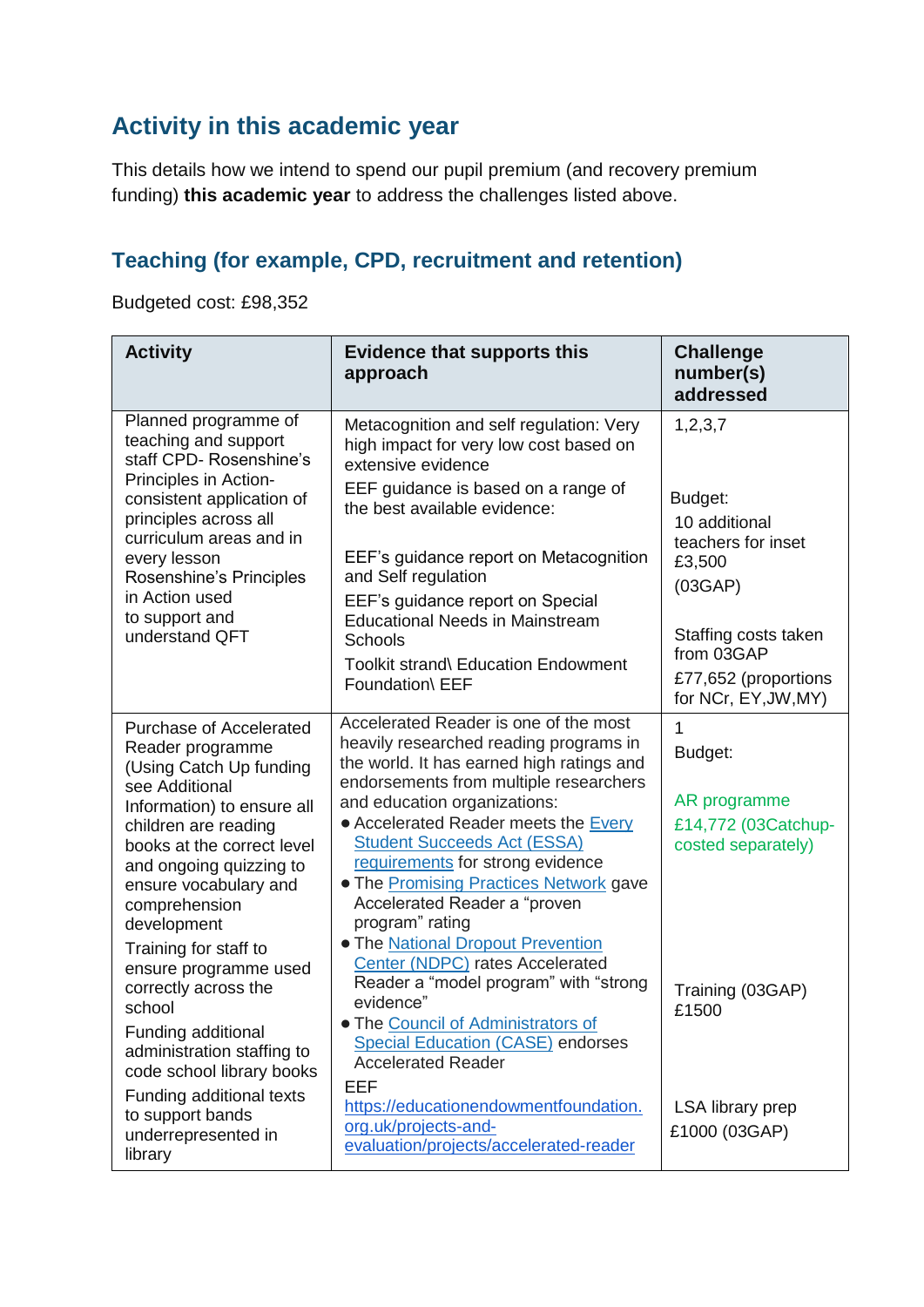|                                                                                                                                          |                                                                                                                                                                                                                                                                                                                                                                                                                                                                                                                                                                                                                                                                                                                   | Texts £10,000<br>(03GAP) |
|------------------------------------------------------------------------------------------------------------------------------------------|-------------------------------------------------------------------------------------------------------------------------------------------------------------------------------------------------------------------------------------------------------------------------------------------------------------------------------------------------------------------------------------------------------------------------------------------------------------------------------------------------------------------------------------------------------------------------------------------------------------------------------------------------------------------------------------------------------------------|--------------------------|
| Enhancement of our<br>writing teaching<br>curriculum planning and<br>delivery embedding the<br>'Write Stuff' model across<br>KS1 and KS2 | The Write Stuff approach is research<br>informed and practically applies evidence<br>into effective best bets for improving<br>writing outcomes,<br>The Write Stuff is based on two guiding<br>principles; teaching sequences that slide<br>between experience days and sentence<br>stacking lessons. With modelling at the<br>heart of them, the sentence stacking<br>lessons are broken into bite-sized chunks<br>and taught under the structural<br>framework of The Writing Rainbow.<br>Teachers prepare children for writing by<br>modelling the ideas, grammar or<br>techniques of writing.<br>This aligns with Rosenshine's Principles.                                                                    | 1,2,3                    |
| <b>Durrington Research</b><br>School led CPD:<br>From Mitigation to<br>Success: Tackling<br>Educational<br>Disadvantage                  | This programme supports leaders in<br>West Sussex with sustaining their work<br>on tackling educational disadvantage,<br>using an evidence informed seven step<br>approach.<br>Teacher feedback to improve learning<br>Gathering and interpreting data to identify<br>priorities.<br>Improving behaviour guidance report<br>Working with parents guidance report<br>Cognitive science approaches in the<br>classroom.<br><b>Metacognition Guidance Report</b><br><b>Literacy Guidance Reports</b><br>A tiered approach<br>Instructional coaching<br><b>EEF Guidance on effective teacher</b><br>development<br><b>Implementation Guidance Report</b><br>Behaviour change wheel<br>Evaluation - why, what and how? | all areas                |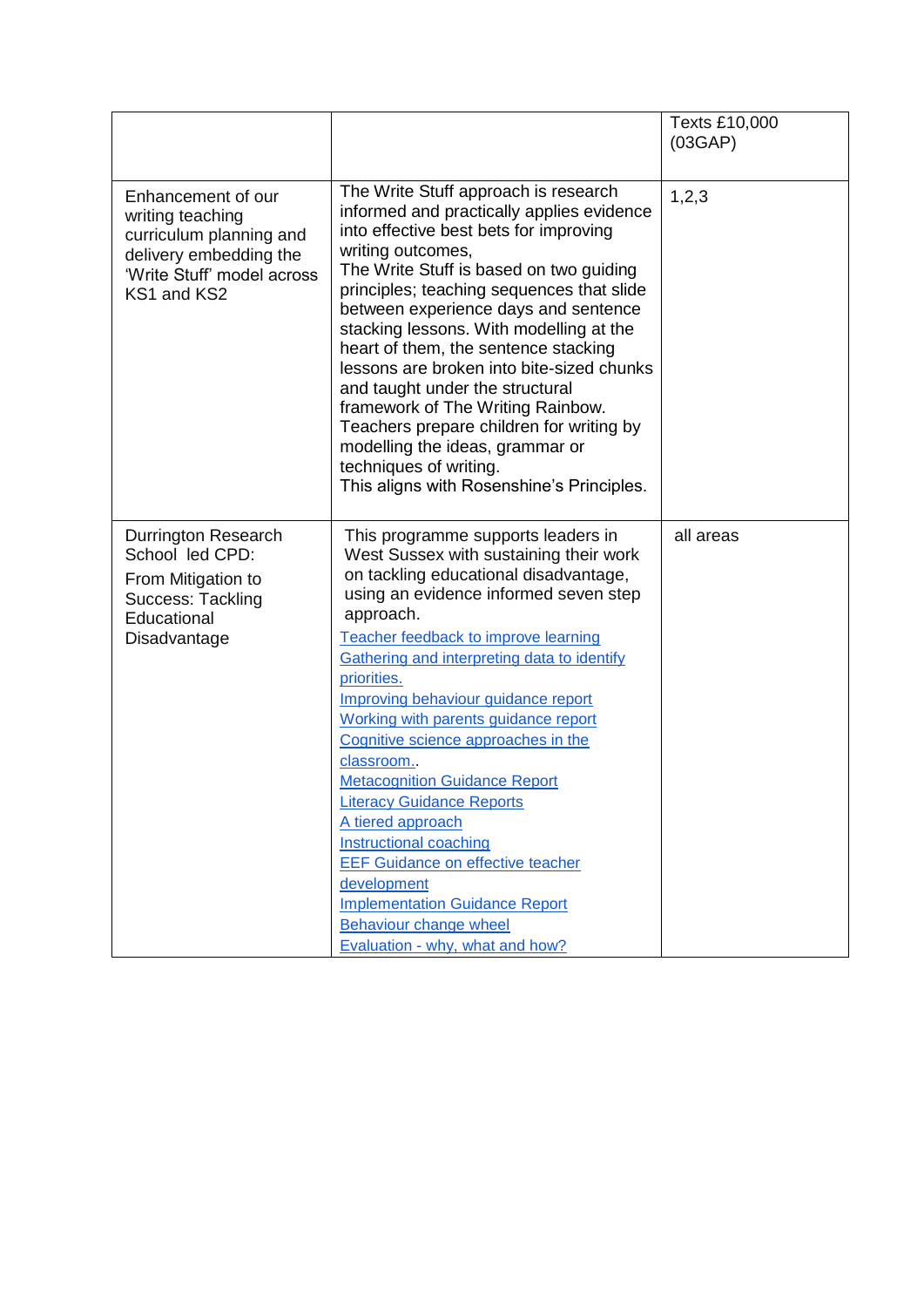| <b>Pupil Premium Progress</b><br><b>Review 2021-22</b>                                                                                                                                                                                                                                                                                                                                         | Carried out by Marc Rowland (adviser<br>for improving outcomes for<br>disadvantaged learners for the Unity<br>Schools Partnership, a large cross-<br>phase Multi Academy Trust based in<br>the East of England; Marc works with<br>the Education Endowment Foundation's<br>national Research School Network on a<br>range of programmes) and Shaun<br>Allison (Durrington Research School),<br>this will take place early in spring term<br>2022, as a half day school visit. It will<br>focus on the progress made with the<br>pupil premium strategy to date and help<br>to plan next steps. | all areas                                                                                                                        |
|------------------------------------------------------------------------------------------------------------------------------------------------------------------------------------------------------------------------------------------------------------------------------------------------------------------------------------------------------------------------------------------------|------------------------------------------------------------------------------------------------------------------------------------------------------------------------------------------------------------------------------------------------------------------------------------------------------------------------------------------------------------------------------------------------------------------------------------------------------------------------------------------------------------------------------------------------------------------------------------------------|----------------------------------------------------------------------------------------------------------------------------------|
| <b>CPD: An Evidence</b><br>Informed Approach to<br><b>Supporting SEND</b><br><b>Students in Mainstream</b><br>Schools (Durrington<br>Research School)                                                                                                                                                                                                                                          | What will be the potential impact on<br>teachers and pupils as a result of this<br>training?<br>Students will have their needs better<br>understood and so the support provided<br>will better meet their needs.<br>TA support in the classroom will be<br>evidenced informed and will therefore be<br>more effective in the classroom<br>EEF guidance report: Special<br><b>Educational Needs in Mainstream</b><br>Schools                                                                                                                                                                    | 1,2,3,7                                                                                                                          |
| Curriculum:<br>Laying the foundations<br>for effective feedback<br>Subject leaders<br>developing further our full<br>curriculum to ensure<br>learning is 'sticky'<br>(spaced learning) and so<br>remembered rather than<br>encountered, has<br>consistently high<br>expectations of<br>disadvantaged learners<br>and the pupils can<br>articulate their learning.<br>Aligns with Metacognition | 'Before providing feedback, teachers<br>should provide high quality instruction'<br>EEF report Teacher Feedback to<br>improve pupil learning<br>EEF's guidance report on Metacognition<br>and Self regulation<br>EEF's guidance report on Special<br><b>Educational Needs in Mainstream</b><br>Schools<br>Toolkit strand\ Education Endowment<br>Foundation\ EEF                                                                                                                                                                                                                               | 1, 2, 3, 7<br>1.5 days per year for<br>each subject leader-<br>prep time<br>15 x 1.5 x £200<br>supply $cost = £4,500$<br>(03GAP) |

# **Targeted academic support (for example, tutoring, one-to-one support structured interventions)**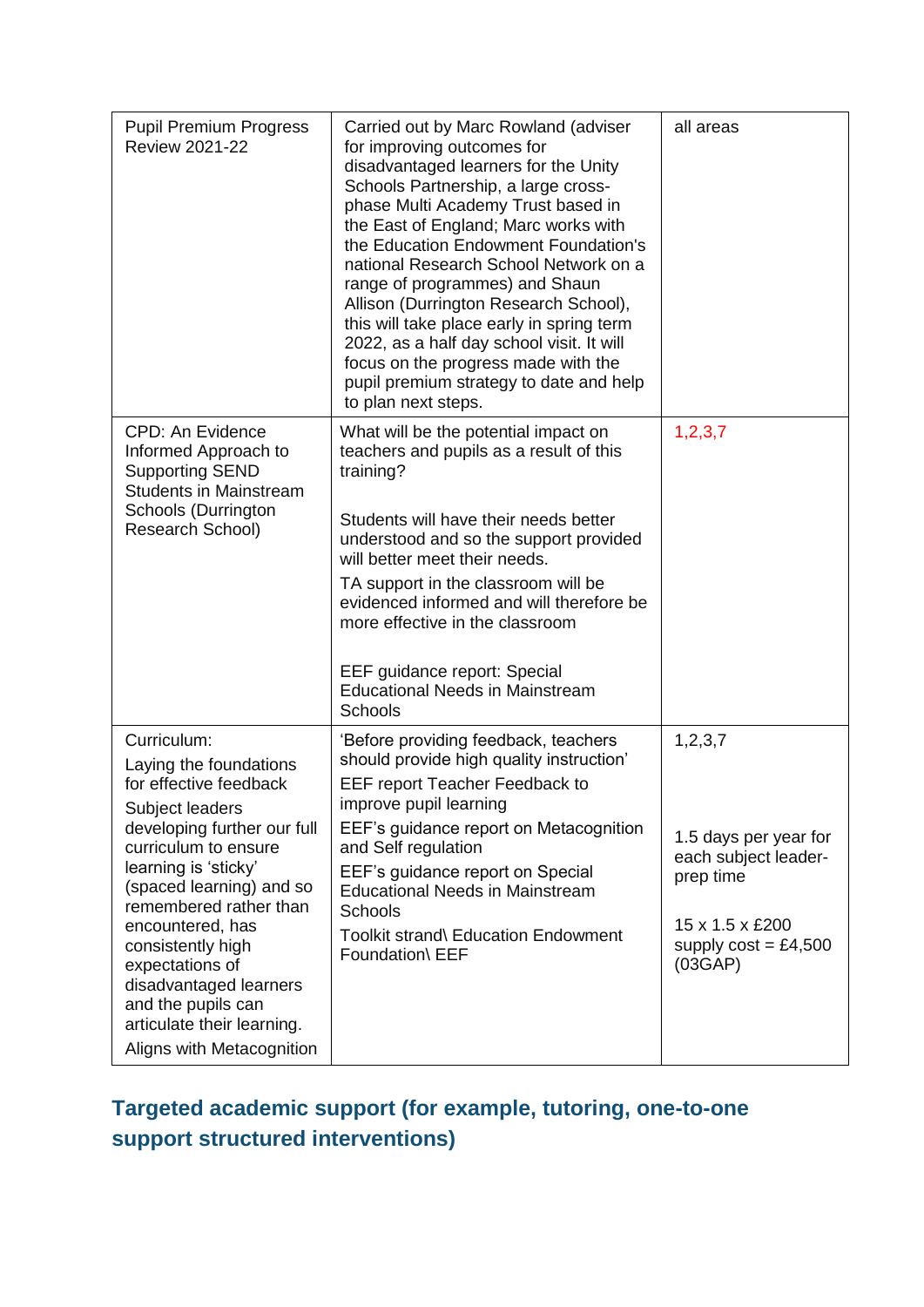## Budgeted cost: £ 18,955

| <b>Activity</b>                                                                                                                                                                                                                                              | <b>Evidence that supports this</b><br>approach                                                                                                                                                                                                                                                                                                                                                                                                                                                                              | <b>Challenge</b><br>number(s)<br>addressed                        |
|--------------------------------------------------------------------------------------------------------------------------------------------------------------------------------------------------------------------------------------------------------------|-----------------------------------------------------------------------------------------------------------------------------------------------------------------------------------------------------------------------------------------------------------------------------------------------------------------------------------------------------------------------------------------------------------------------------------------------------------------------------------------------------------------------------|-------------------------------------------------------------------|
| Phonics:<br><b>Y2</b> additional LSA<br>supporting<br>disadvantaged children in<br>phonics lessons weekly<br>in autumn term                                                                                                                                  | Phonics approaches have a strong<br>evidence base indicating a positive<br>impact on pupils, particularly from<br>disadvantaged backgrounds. Targeted<br>phonics interventions have been shown<br>to be more effective when delivered as<br>regular sessions over a period of up to<br>12 weeks.<br><b>Phonics Toolkit Strand EEF</b>                                                                                                                                                                                       | 1,2<br>£200 to provide<br>additional phonics<br>resources (03GAP) |
| Oral language<br>intervention:<br>KS1 and Y3 additional<br>LSA attending class<br>weekly library sessions:<br>sharing books/ hearing<br>readers, discussion<br>vocabulary and<br>comprehension,<br>supporting AR quiz<br>completion                          | The studies in the EEF Toolkit indicate<br>that language interventions with<br>frequent sessions over a sustained<br>period may have a larger impact,<br>overall. Approaches that are delivered<br>one-to-one also have larger impacts.                                                                                                                                                                                                                                                                                     | 1,2,3                                                             |
| Oral Language<br>intervention:<br><b>NELI</b> screening followed<br>by intervention for pupils<br>identified with low speech<br>and language on entry. It<br>is delivered over 30<br>weeks by teaching<br>assistants in groups of<br>three to four children. | The Nuffield Early Language<br>Intervention (NELI) is an evidence-<br>based oral language intervention for<br>children in nursery and reception who<br>show weakness in their oral language<br>skills and who are therefore at risk of<br>experiencing difficulty with reading.                                                                                                                                                                                                                                             | 1, 2, 7<br>Proportion of<br>MN costs £7755<br>(03GAP)             |
| Oral language<br>intervention:<br>Y6 book club for<br>disadvantaged pupils<br>weekly sessions sharing<br>book and discussing<br>vocabulary and<br>comprehension                                                                                              | Evidence shows that purposeful<br>speaking and listening activities support<br>the development of pupils' language<br>capability and provides a foundation for<br>thinking and communication.<br>Evidence suggests that reading for<br>pleasure leads to increased attainment.<br>Clark and DeZoya (2011) found a<br>significant positive relationship between<br>enjoyment and attainment indicating<br>that pupils who read more are also<br>better readers.<br>Guidance report: Improving Literacy in<br>Key Stage 2 EEF | 1,6                                                               |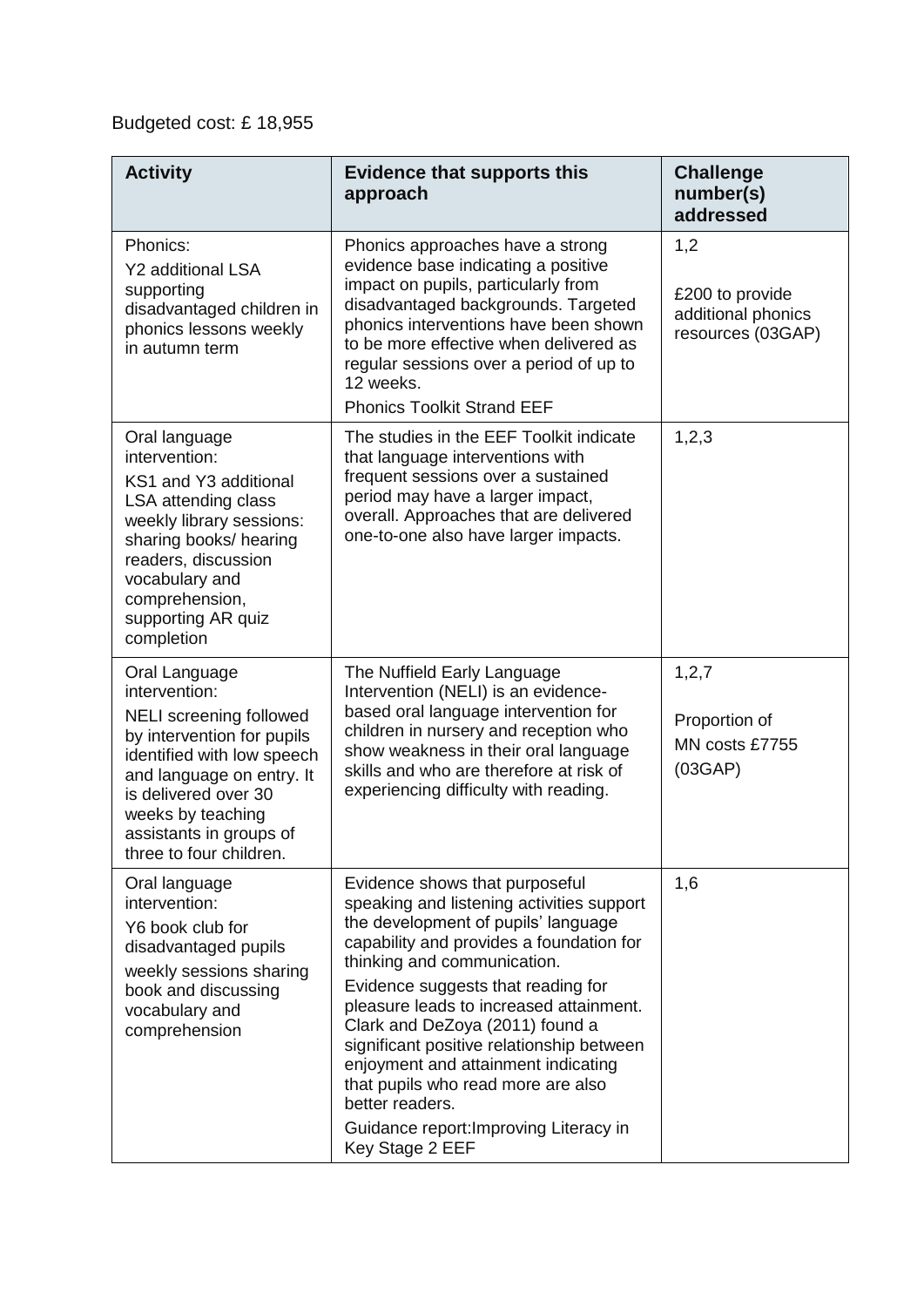| Additional LSA support in<br>English/ Maths lessons<br>targeting disadvantaged<br>children who are not yet<br>on track to meet age<br>related expectations.<br>Recapping teacher<br>instruction, modelling and<br>providing scaffolding that<br>is reduced with growing<br>confidence (following<br>Rosenshines' Principles)         | 2X LSA funded for additional support<br>timetabled based on evidence of need.<br>Evidence of impact in children's books<br>and outcomes of ongoing assessments.<br>EEF's guidance report on Metacognition<br>and Self regulation<br>EEF's guidance report on Special<br><b>Educational Needs in Mainstream</b><br>Schools<br>Toolkit strand\ Education Endowment<br>Foundation\ EEF                                                                                                                                                                                                                                                                                                                                                                                                                                                                                                                                                                         | 1<br>JH & MY costings<br>noted in previous<br>section |
|--------------------------------------------------------------------------------------------------------------------------------------------------------------------------------------------------------------------------------------------------------------------------------------------------------------------------------------|-------------------------------------------------------------------------------------------------------------------------------------------------------------------------------------------------------------------------------------------------------------------------------------------------------------------------------------------------------------------------------------------------------------------------------------------------------------------------------------------------------------------------------------------------------------------------------------------------------------------------------------------------------------------------------------------------------------------------------------------------------------------------------------------------------------------------------------------------------------------------------------------------------------------------------------------------------------|-------------------------------------------------------|
| Pre teaching and<br>misconception pick up<br>sessions (delivered by<br>LSA, targeting<br>disadvantaged pupils on<br>an evidence based<br>needs basis reviewed<br>termly)                                                                                                                                                             | Tuition targeted at specific needs and<br>knowledge gaps can be an effective<br>method to support low attaining pupils<br>or those falling behind, both one to one<br>and in small groups<br>Pre teaching engenders confidence and<br>ensures a firm foundation on which to<br>build in lessons<br><b>Teaching Assistant Interventions EEF</b><br><b>Teaching and Learning Toolkit EEF</b><br><b>SEN in Mainstream Schools</b>                                                                                                                                                                                                                                                                                                                                                                                                                                                                                                                              | 1, 3, 7<br>£10,500 2 x p/t<br>(03Recovery)            |
| Provision of dual<br>language and supportive<br>resources for classroom<br>settings (as informed by<br>needs analysis and in<br>consultation with<br>EMTAS) for children with<br>EAL and limited English/<br>non-English speakers at<br>home (focus on EAL in<br><b>EYFS and new</b><br>international arrivals<br>across the school) | <b>EEF report: EAL and Educational</b><br>Achievement<br>'(schools) need to guard against the<br>danger of assuming the strong progress<br>of EAL students is inevitable;<br>even if the level of need were not rising<br>as rapidly as it is, there is no guarantee<br>that EAL students will continue to make<br>such good progress unless schools<br>continue to receive, and to use<br>appropriately, funding to address EAL<br>learning needs.'<br>EEF report: A Systematic review of<br>intervention research examining English<br>language and literacy development in<br>children with EAL<br>'some children with EAL in the UK have<br>been shown to lag behind their non-EAL<br>peers on measures of reading<br>comprehension, despite having<br>comparable skills in single word reading<br>(decoding) (Bourgoyne, Whitely &<br>Hutchinson, 2011; Bourgoyne, Kelly,<br>Whitely & Spooner, 2009; Hutchinson,<br>Whitely, Smith & Connors, 2003).' | £500<br>(03GAP)                                       |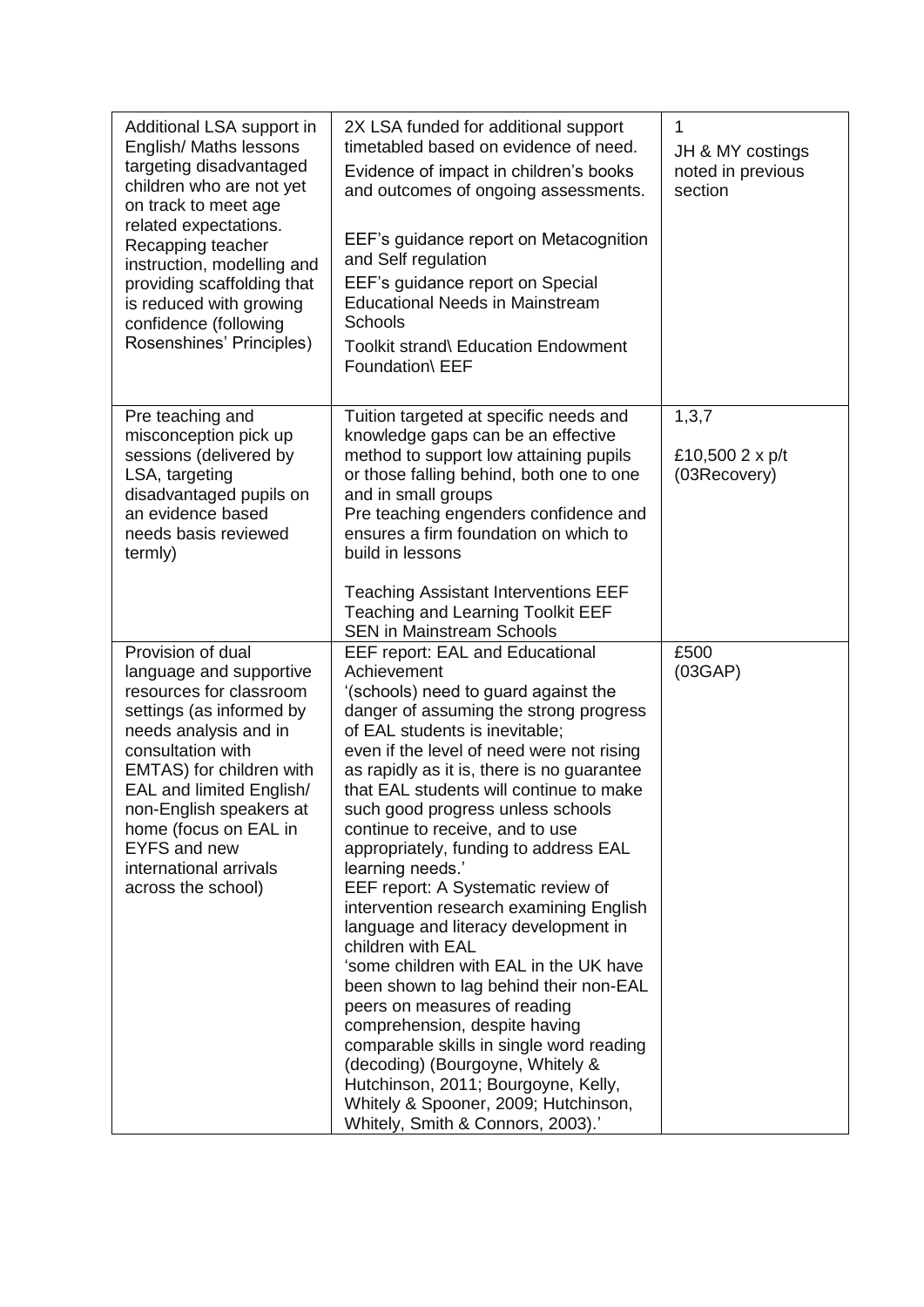## **Wider strategies (for example, related to attendance, behaviour, wellbeing)**

### Budgeted cost: £36,525

| <b>Activity</b>                                                                                                                                                                                                                                                           | <b>Evidence that supports this</b><br>approach                                                                                                                                                                                                                                                                                                                                                                               | <b>Challenge</b><br>number(s)<br>addressed                                                  |
|---------------------------------------------------------------------------------------------------------------------------------------------------------------------------------------------------------------------------------------------------------------------------|------------------------------------------------------------------------------------------------------------------------------------------------------------------------------------------------------------------------------------------------------------------------------------------------------------------------------------------------------------------------------------------------------------------------------|---------------------------------------------------------------------------------------------|
| Whole staff training<br>(including support staff<br>and MMS) on behaviour<br>management and de-<br>escalation approaches<br>(see school Care and<br>Management of Pupils<br>Policy).<br>Developing our ethos<br>and consistency of<br>approach when<br>supporting pupils. | Both targeted interventions and<br>universal approaches can have positive<br>overall effects:<br><b>Behaviour interventions EEF</b>                                                                                                                                                                                                                                                                                          | 3<br>7 x MMS trained<br>£225 (03GAP)<br>LSA's £2,500<br>(03GAP)                             |
| Embedding principles of<br>good practice set out in<br>the DfE's Improving<br><b>School Attendance</b><br>advice.<br>This will involve training<br>and release time for staff<br>to develop and implement<br>new procedures and to<br>improve attendance.                 | The DfE guidance has been informed<br>by engagement with schools that have<br>significantly reduced levels of absence<br>and persistent absence.                                                                                                                                                                                                                                                                             | $\overline{4}$                                                                              |
| Continued development<br>of the pastoral support<br>across the school and<br>development of the role<br>of Pastoral Manager to<br>include deputy DSL<br>responsibilities and<br>availability during school<br>holidays                                                    | Having a point of contact and support in<br>school that is not an academic member<br>of staff reduces barriers to families who<br>find it difficult to engage with school.<br>When carefully implemented, Social<br>and Emotional Learning can increase<br>positive pupil behaviour, mental health<br>and well-being and academic<br>performance<br><b>Improving Social and Emotional</b><br>Learning in Primary Schools EEF | 3,5,6<br>Grading for PM and<br>additional F/T all<br>year round role<br>Additional<br>£2500 |
| Further development of<br>the role of the Mental<br><b>Health First Aider</b>                                                                                                                                                                                             | Anna Freud National Centre for Children<br>and Families: We must do more to<br>support school leaders, teachers and<br>other school staff to ensure that their<br>mental health and wellbeing is<br>prioritised. If we don't recognise the<br>importance of this we will fail not only<br>staff, but the children and young people                                                                                           | All<br>EY additional time<br>for training and<br>course costs &<br>resources<br>£1,500      |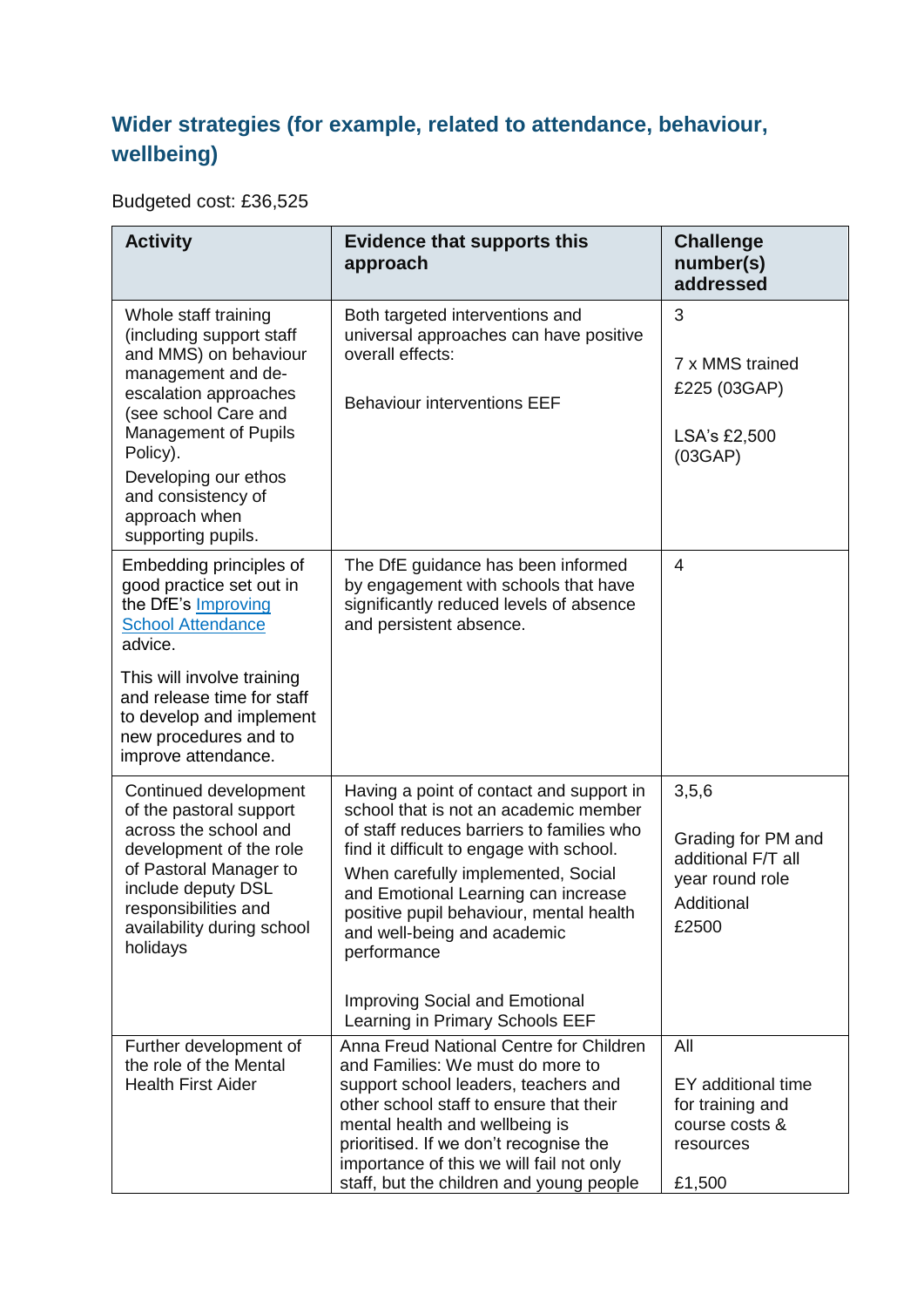|                                                                                                                                                                                                                                                                                     | they support. (Ten steps towards school<br>staff wellbeing, Dec 2018)<br>The Department of Education has<br>acknowledged the challenge many<br>schools face in their Teacher<br><b>Recruitment and Retention Strategy:</b><br>We will help to create the wider<br>conditions in which teachers can focus<br>on teaching - working with head<br>teachers to create a clear and supportive<br>system that allows them to provide a<br>positive school culture to attract, retain<br>and nurture their staff. (DfE, Jan 2019)<br>In March 2019, the Health and Safety<br><b>Executive published Tackling work-</b><br>related stress using the Management<br>Standards approach. This puts a legal<br>duty on employers to protect employees<br>from stress at work by completing a<br>stress risk assessment and acting upon<br>it. |                                                                |
|-------------------------------------------------------------------------------------------------------------------------------------------------------------------------------------------------------------------------------------------------------------------------------------|-----------------------------------------------------------------------------------------------------------------------------------------------------------------------------------------------------------------------------------------------------------------------------------------------------------------------------------------------------------------------------------------------------------------------------------------------------------------------------------------------------------------------------------------------------------------------------------------------------------------------------------------------------------------------------------------------------------------------------------------------------------------------------------------------------------------------------------|----------------------------------------------------------------|
| Attendance:<br>Developing what and<br>how information is<br>shared with parents to<br>improve attendance<br>Pastoral Manager/<br><b>Attendance Officer</b><br>continue to build<br>relationships with families<br>of children with low<br>attendance or<br>inconsistent punctuality | The British Psychological Society<br>report: School attendance, exclusion<br>and persistent absence<br>Having a regular and consistent point of<br>contact and support in school that is<br>readily available and has high<br>expectations for the children is crucial<br>for both children and families.<br>Sharing what the children are missing<br>out on rather than just % attendance<br>can help parents understand the<br>importance of regular attendance.                                                                                                                                                                                                                                                                                                                                                                | 4,6<br>(costings above for<br>time to work during<br>holidays) |
| Attendance:<br>Invite only 'morning club'<br>targeted at children (first<br>priority disadvantaged)<br>who find coming into<br>school in the morning on<br>time or ready for learning<br>difficult.<br>Club led by pastoral team<br>members                                         | Taking part in pastoral activities<br>designed to promote self regulation<br>providing a supported bridge between<br>home and school will reduce children's<br>anxieties and so incidents of<br>challenging behaviour and non-<br>compliance at the start of the day. The<br>children will be ready to learn from the<br>start of the day.<br>In school evidence of the impact of<br>Pastoral manager having planned<br>handovers from home to school with<br>individual children<br>EEF reports: Improving Social and<br><b>Emotional Learning in Primary Schools</b><br>Improving behaviour in schools<br>Metacognition and self-regulated<br>learning                                                                                                                                                                          | 4,6,3<br>£2,500 for LSA<br>hours and resources<br>(03GAP)      |